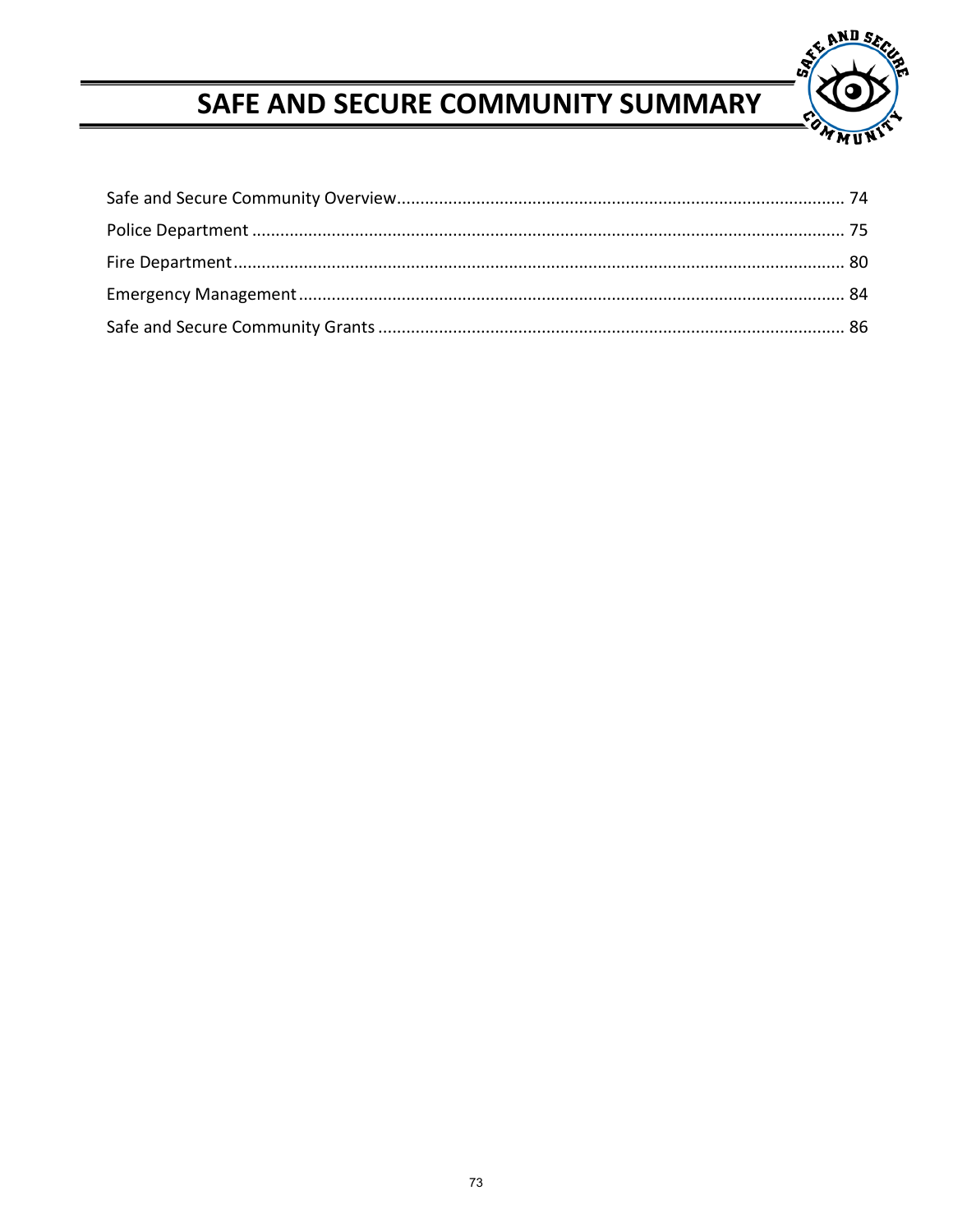# **SAFE AND SECURE COMMUNITY**

### **STRATEGIC FOCUS AREA MISSION**

Public safety is the foundation upon which any successful city is built. Absent this, it is difficult to attract businesses, residents, or visitors, which in turn create the economic vitality that sustains our community.

### **STRATEGIC FOCUS AREA OBJECTIVES**

- ‐ Expand Community Policing
- ‐ Reduce Crime and Fear of Crime
- ‐ Enhance Fire Prevention Programs
- ‐ Improve Public Safety Service Quality

### **STRATEGIC FOCUS AREA CATEGORIES**

Police Services, Fire Services, Emergency Management, Community Grants (Successful Outcomes After Release)

### **STRATEGIC FOCUS AREA TOTAL BUDGET**

\$113,851,720

## **STRATEGIC FOCUS AREA PRIORITIES**

Short Term Priorities

- 1) Expand Police Department community engagement
- 2) Expand Fire Department community engagement
- 3) Retain qualified personnel
- 4) Strengthen re-entry and diversion initiatives
- 5) Reinforce emergency disaster preparedness

#### Mid Term Priorities

- 6) Evaluate infrastructure needs related to public safety
- 7) Enhance gang intervention and prevention strategies
- 8) Evaluate public safety driver training needs
- 9) Develop plan for police district re-alignment
- 10) Increase public safety data collection and analysis
- 11) Evaluate Fire Operations training facility needs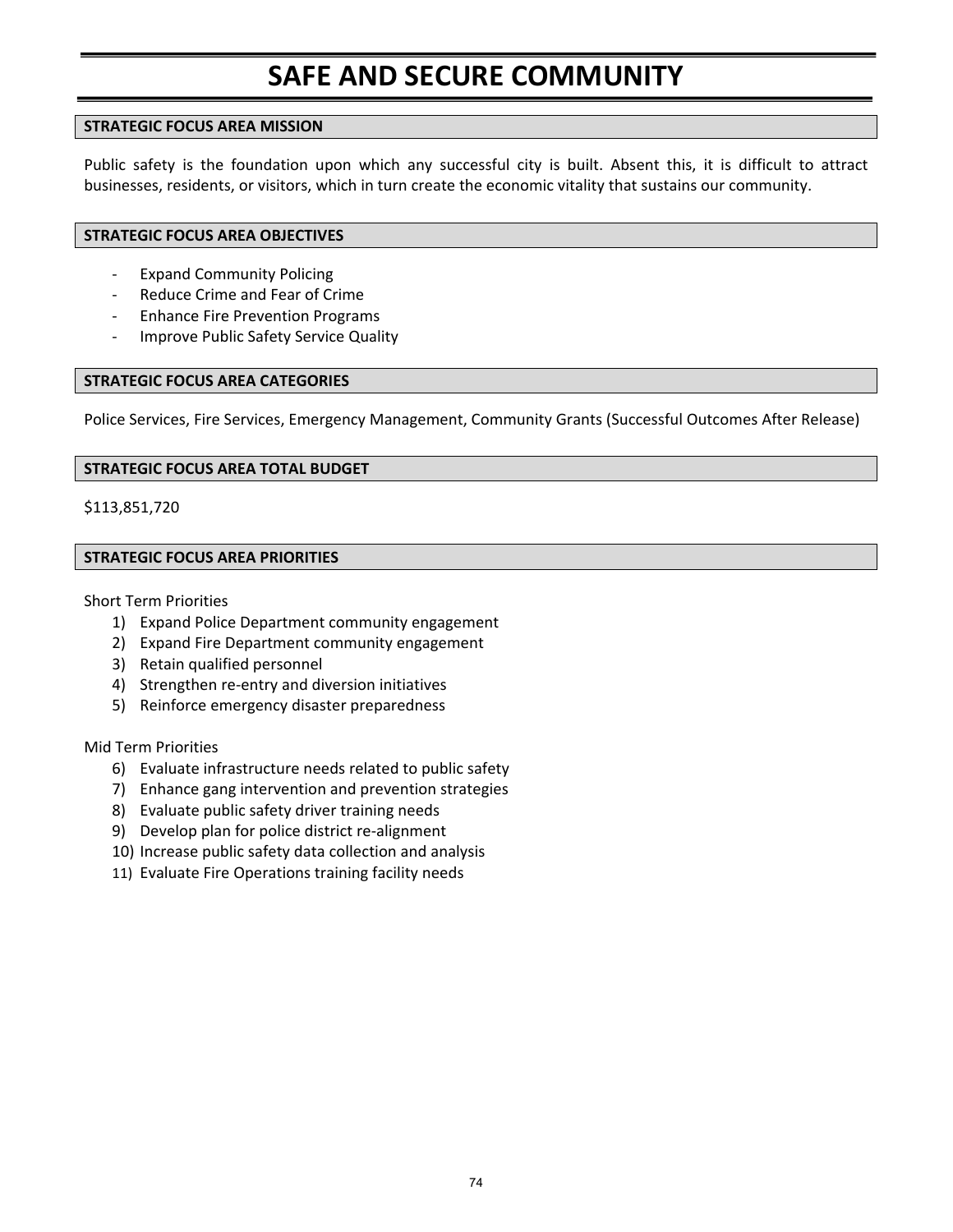# **POLICE DEPARTMENT**

## **MISSION STATEMENT**

The mission of the Police Department is to protect life and property by providing exceptional municipal police services to the community in partnership with the citizens of Winston‐Salem.

#### **PROGRAM DESCRIPTIONS**

**Patrol Response**: Provides 24‐hour a day response to calls for service through regular patrol coverage in three districts with 24 total beats (eight beats per district). Provides community‐oriented policing and specialized patrol coverage, including neighborhood and downtown foot patrols, bicycle patrol, Park Rangers to provide security at City Parks, recreation centers, greenways, golf courses, and City pools/spraygrounds, and traffic control. Provides specialized personnel and equipment to augment patrol response with unusual or high risk incidents. These units include SWAT, Traffic Enforcement, K‐9, Gang Investigations and the Bomb Squad. Tracks the occurrence of crime on a daily, weekly, and monthly basis using computer statistics (COMPSTAT).

**Community Resources:**  Offers neighborhood and businesses watch programs, risk assessments, and citizen education programs. Works with other divisions within the department and community agencies to coordinate response to crime, public safety, and quality of life issues, as well as work to improve community and police relations.

**Investigative Services**: Conducts on‐scene investigations of major crimes and investigates crimes referred from the Patrol Division. Through the Special Investigations Division, conducts investigations of illegal narcotics sales, vice, gambling, and organized crime. Manages a Family/Youth Unit, which oversees, domestic violence cases, victims assistance services, juvenile investigations, violent crimes task force, and Project Safe Neighborhood. Provides school resource officers at 15 middle and high schools located within the city.

**Operations Support**: Provides in‐service, firearms, driving and use‐of‐force training, as well as basic law enforcement training. Coordinates all training programs for sworn and non-sworn personnel. Administers a telephone response unit (Telcom) to handle selected calls referred by Communications. Oversees the warrant squad. Oversees the operation of the false alarm program. Maintains control and chain of custody of property and evidence for both the Police Department and the Forsyth County Sheriff's Office.

**Support Services:** Processes, stores, and retrieves police reports, records, and citations. Through the Communications Division, dispatches emergency and non‐emergency calls 24‐hours a day for Police and Fire. Develops, implements, and supports information systems for Police and Fire. Manages a City‐County Forensic Services Division that is responsible for crime scene processing, the collection of evidence, arrestee processing, and the administration of breath and blood alcohol tests.

Police Administration: Administers and directs law enforcement services delivery, establishes policies and procedures, evaluates deployment strategies, and investigates all complaints against employees.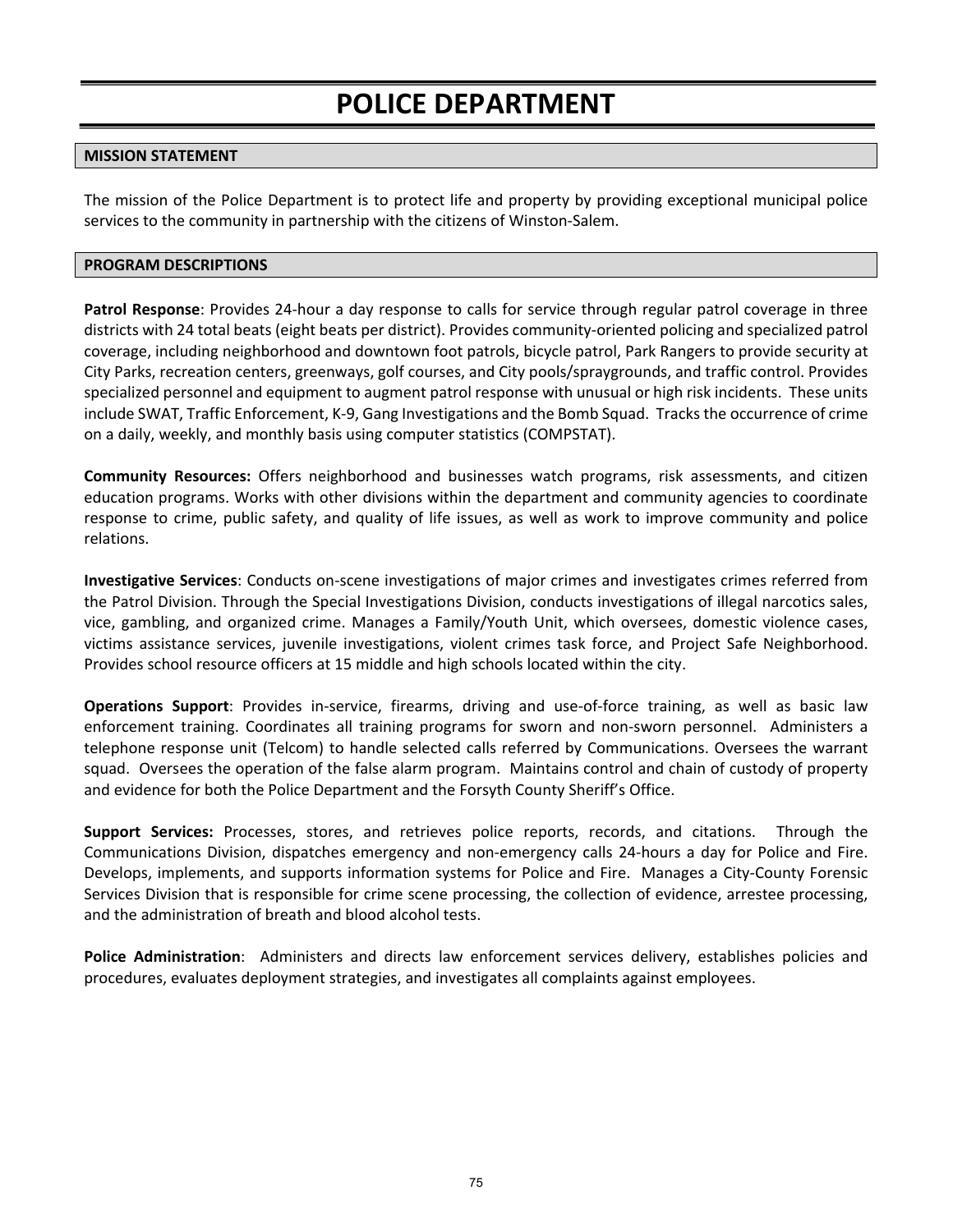| <b>EXPENDITURES BY PROGRAM</b>                          | <b>Actual</b>             | <b>Budget</b> | Proposed                  | <b>Percent</b> |
|---------------------------------------------------------|---------------------------|---------------|---------------------------|----------------|
| <b>General Fund</b>                                     | FY 18-19                  | FY 19-20      | FY 20-21                  | Change         |
| Patrol Response                                         | \$43,583,474              | \$43,091,590  | \$43,941,830              | 2.0%           |
| <b>Community Resources</b>                              | 598,605                   | 629,150       | 639,480                   | 1.6%           |
| <b>Investigative Services</b>                           | 14,052,074                | 16,260,820    | 15,494,770                | $-4.7%$        |
| <b>Operations Support</b>                               | 2,953,322                 | 2,881,300     | 2,928,830                 | 1.6%           |
| <b>Support Services</b><br><b>Police Administration</b> | 8,707,179                 | 9,966,860     | 10,407,560                | 4.4%           |
| Subtotal                                                | 4,025,744<br>\$73,920,398 | 4,203,570     | 4,210,030<br>\$77,622,500 | 0.2%           |
|                                                         |                           | \$77,033,290  |                           | 0.8%           |
| <b>Grants Fund</b>                                      |                           |               |                           |                |
| <b>Police Grants</b>                                    | \$667,023                 | \$573,670     | \$554,700                 | $-3.3%$        |
| Subtotal                                                | \$667,023                 | \$573,670     | \$554,700                 | $-3.3%$        |
| <b>Forfeiture Funds</b>                                 |                           |               |                           |                |
| United States Department of Justice                     | \$282,502                 | \$0           | \$0                       | N/A            |
| United States Department of Treasury                    | 172,158                   | 0             | 0                         | N/A            |
| <b>Controlled Substance Tax</b>                         | 127,850                   | 0             | 0                         | N/A            |
| Subtotal                                                | \$582,511                 | \$0           | \$0                       | N/A            |
| <b>State Emergency Telephone System Fund</b>            | \$373,751                 | \$560,100     | \$534,350                 | $-4.6%$        |
| <b>Total Expenditures by Program</b>                    | \$75,543,683              | \$78,167,060  | \$78,711,550              | 0.7%           |
| <b>RESOURCES BY TYPE</b>                                |                           |               |                           |                |
| <b>General Fund</b>                                     |                           |               |                           |                |
| Service Charges                                         | \$63,976                  | \$97,800      | \$83,800                  | $-14.3%$       |
| <b>Interfund Charges</b>                                | 463,296                   | 450,500       | 441,500                   | $-2.0%$        |
| Forsyth County                                          | 367,505                   | 421,510       | 435,170                   | 3.2%           |
| WS/FC Schools (School Resource Officers)                | 2,464,994                 | 2,489,940     | 1,366,200                 | $-45.1%$       |
| False Alarm Fee                                         | 151,162                   | 101,000       | 101,000                   | 0%             |
| Miscellaneous Revenues                                  | 62,065                    | 96,170        | 97,170                    | 1.0%           |
| <b>Other General Fund Revenues</b>                      | 70,347,400                | 73,376,370    | 75,097,660                | 2.3%           |
| Subtotal                                                | \$73,920,398              | \$77,033,290  | \$77,622,500              | 0.8%           |
| <b>Grants Fund</b>                                      |                           |               |                           |                |
| <b>Federal Grants</b>                                   | \$98,279                  | \$0           | \$0                       | N/A            |
| <b>State Grants</b>                                     | 134,805                   | 143,420       | 138,670                   | $-3.3%$        |
| Forsyth County                                          | 0                         | 58,840        | 58,500                    | $-0.6%$        |
| Other Intergovernmental Revenue                         | 0                         | 60,340        | 60,000                    | $-0.6%$        |
| <b>Other Revenue</b>                                    | 15,050                    | 0             | 0                         | N/A            |
| <b>Transfer from General Fund</b>                       | $-228,870$                | 311,070       | 297,530                   | $-4.4%$        |
| Subtotal                                                | \$19,265                  | \$573,670     | \$554,700                 | $-3.3%$        |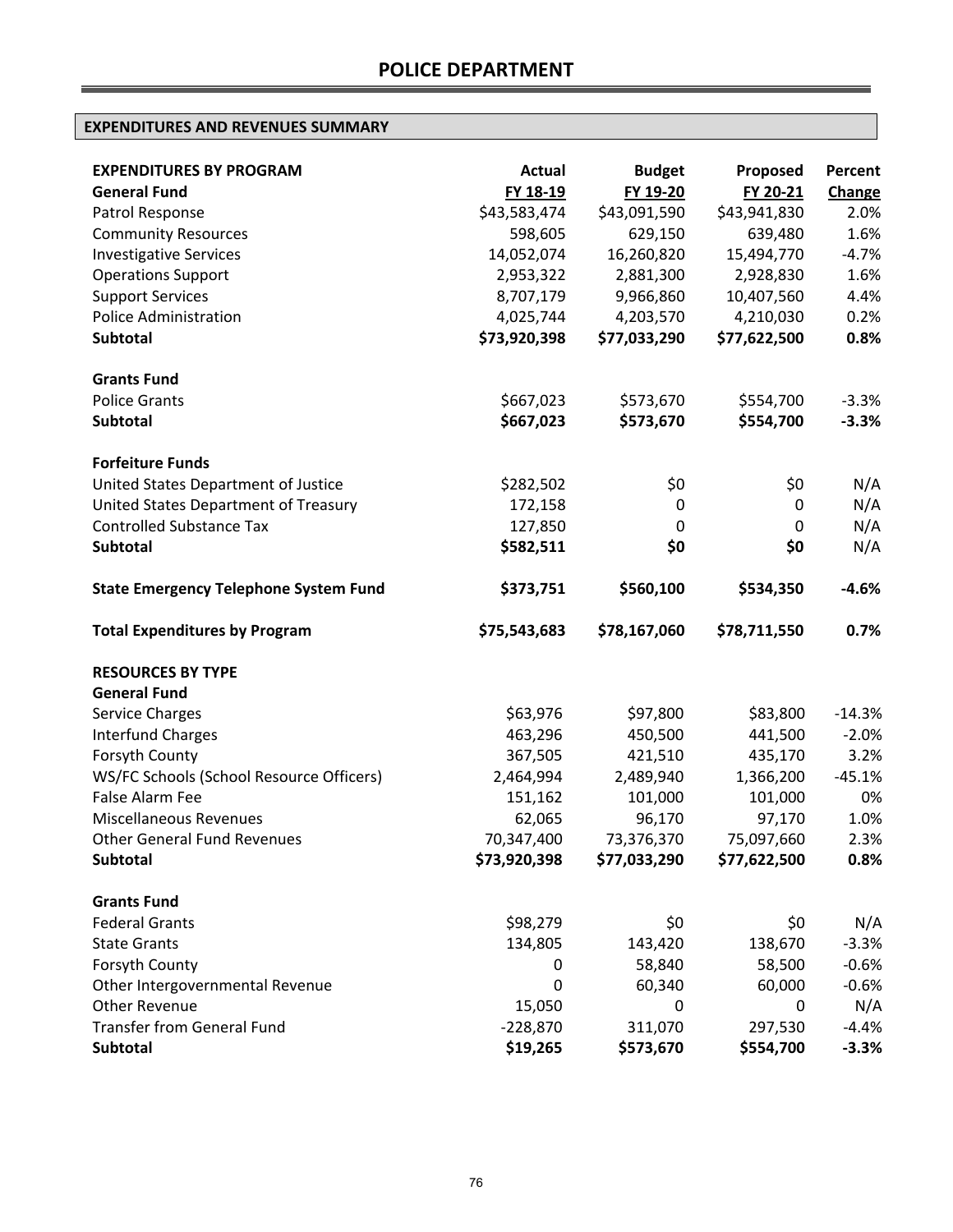## **POLICE DEPARTMENT**

| <b>RESOURCES BY TYPE - Continued</b><br><b>Forfeiture Funds</b><br><b>Federal Grants</b><br>Controlled Substance Tax<br>Interest Income<br>Other Revenue<br><b>Subtotal</b> | Actual<br>FY 18-19<br>\$201,883<br>135,762<br>12,633<br>657<br>\$350,935 | <b>Budget</b><br>FY 19-20<br>\$0<br>0<br>0<br>0<br>\$0 | Proposed<br>FY 20-21<br>\$0<br>0<br>0<br>0<br>\$0 | Percent<br>Change<br>N/A<br>N/A<br>N/A<br>N/A<br>N/A |
|-----------------------------------------------------------------------------------------------------------------------------------------------------------------------------|--------------------------------------------------------------------------|--------------------------------------------------------|---------------------------------------------------|------------------------------------------------------|
| <b>State Emergency Telephone System Fund</b><br>Reimbursement from E911 Wireless Board<br>Interest Income<br><b>Fund Balance Appropriation</b><br><b>Subtotal</b>           | \$521,156<br>29,034<br>0<br>\$550,190                                    | \$531,080<br>0<br>29,020<br>\$560,100                  | \$531,080<br>0<br>3.270<br>\$534,350              | 0%<br>N/A<br>$-88.7%$<br>$-4.6%$                     |
| <b>Total Resources by Type</b>                                                                                                                                              | \$74,840,788                                                             | \$78,167,060                                           | \$78,711,550                                      | $0.7\%$                                              |

## **POSITION SUMMARY**

| <b>POSITIONS</b><br>Full-Time | Amended<br>FY 18-19 | Amended<br>FY 19-20 | Proposed<br>FY 20-21 | Change |
|-------------------------------|---------------------|---------------------|----------------------|--------|
| Sworn                         | 554                 | 547                 | 537                  | $-10$  |
| Sworn (Grant-Funded)          | 4                   | 4                   | 4                    | 0      |
| Non-Sworn                     | 173                 | 172                 | 171                  | $-1$   |
| <b>Total</b>                  | 731                 | 723                 | 712                  | $-11$  |
| Part-Time (FTE's)             | 5.5                 | 5.5                 | 5.5                  | 0      |

## **PERFORMANCE MEASURES AND SERVICE TRENDS**

|                                                                        | Actual<br>FY 18-19 | <b>Estimated</b><br>FY 19-20 | <b>Projected</b><br>FY 20-21 |
|------------------------------------------------------------------------|--------------------|------------------------------|------------------------------|
| <b>Effectiveness</b>                                                   |                    |                              |                              |
| Respond to high priority police calls within 6 minutes                 | 3.92               | 3.90                         | 3.90                         |
| Achieve a minimum clearance rate of 53% of reported violent<br>crimes  | 58.0%              | 51.3%                        | 53.0%                        |
| Achieve a minimum clearance rate of 20% of reported property<br>crimes | 30.9%              | 22.8%                        | 20.0%                        |
| <b>Efficiency</b>                                                      |                    |                              |                              |
| Calls dispatched per non-supervisory patrol officer                    | 738.5              | 717.5                        | 730.0                        |
| Workload                                                               |                    |                              |                              |
| Number of Part I crimes per 1,000 population                           | 58.2               | 64.1                         | 64.1                         |
| Police calls dispatched per 1,000 population                           | 885.1              | 923.0                        | 923.0                        |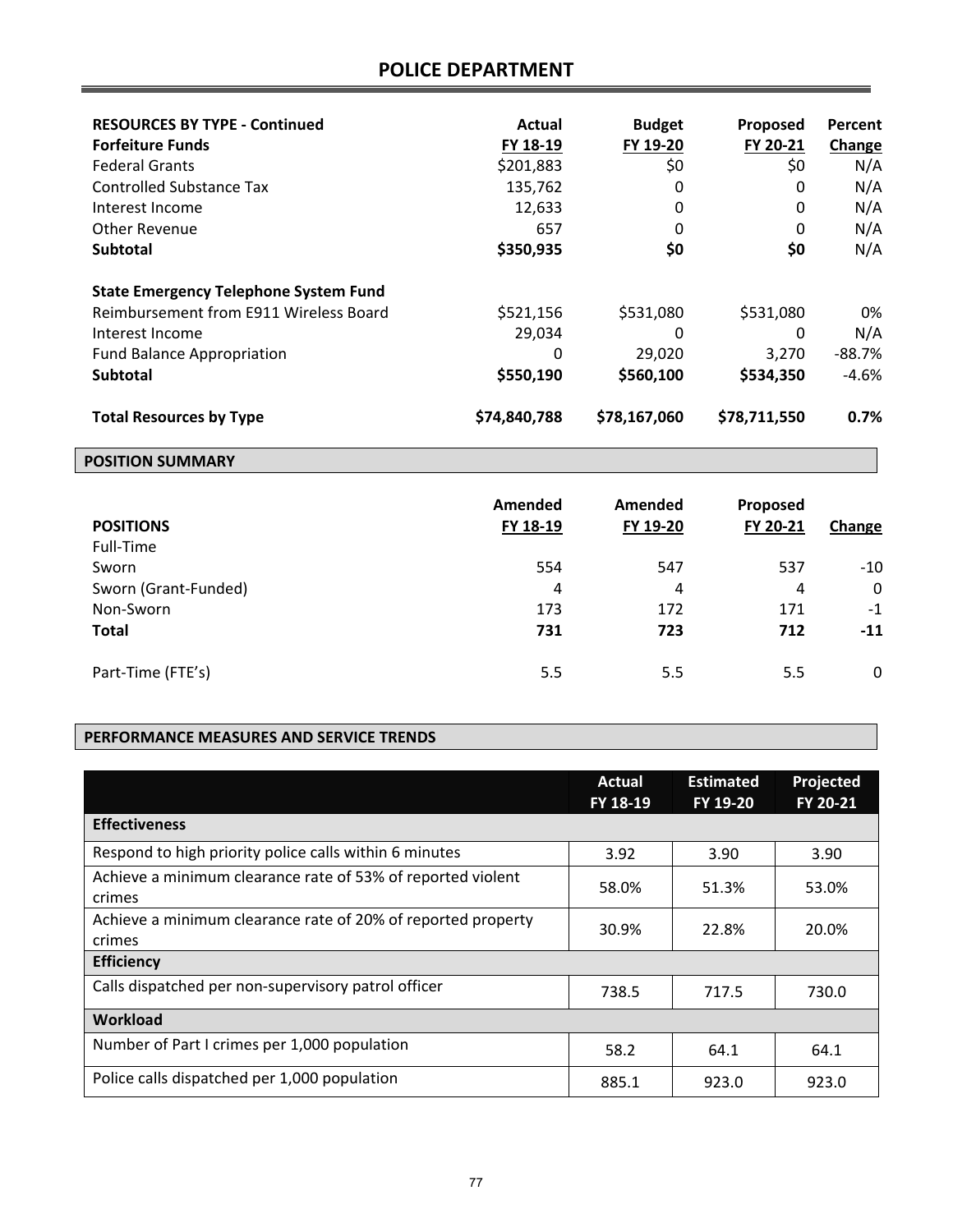## **FY 2018‐2019 NORTH CAROLINA BENCHMARKING PROJECT RESULTS**



**Police Services Cost per Call Dispatched**

\*Average is for all participants within the N.C. Benchmarking Project Source: N.C. Benchmarking Project, *Draft Report on City Services for Fiscal Year 2017‐2018,* March 2019

#### **BUDGET HIGHLIGHTS**

- The proposed budget does not include the 2% public safety supplemental pay for sworn police and certified fire personnel, due to the economic impact of the COVID‐19 pandemic on the city's revenues.
- The proposed budget includes the elimination of three vacant police officer positions as part of the continued phase out of the school resource officer program, effective July 1, 2020. An additional seven vacant positions (one sergeant, one corporal, five officers) will be phased out on January 1, 2021.

The proposed budget includes the elimination of one vacant police records specialist position. Total cost for this position including salaries and benefits is approximately \$54,620.

The proposed budget includes a net decrease in equipment lease expenses (-\$186,460). Additional payments have been added for the following: replacement of 40 pursuit vehicles and the packages and lighting associated with these vehicles (\$325,440), and the replacement of 400 ballistic vests (\$74,000).

## **Grant and Forfeiture Funds**

‐ The proposed budget includes funding for year eleven of the Forsyth County DWI Joint Task Force, partially funded by the North Carolina Governor's Highway Safety Program. The task force is staffed by two officers, one corporal and one sergeant from the City of Winston‐Salem, one deputy from the Forsyth County Sheriff's Office, and one officer from the Kernersville Police Department.

#### **State Emergency Telephone System Fund**

‐ On January 1, 2008, the administration of 911 funds was consolidated under a single State 911 Board. The charge for all 911 services, wireline and wireless, now are placed in a new State 911 Fund from which monthly allocations are made to primary public safety answering points (PSAP's). Currently, the Police Department uses these funds to purchase replacement computers for the communications center and to cover the maintenance costs of communications center equipment. In December 2010, the State 911 Board approved a new funding method that calculated distributions based on the last five years of approved eligible expenditures reported to the Board. Winston‐Salem's distribution for FY 2020‐21 totals \$531,080.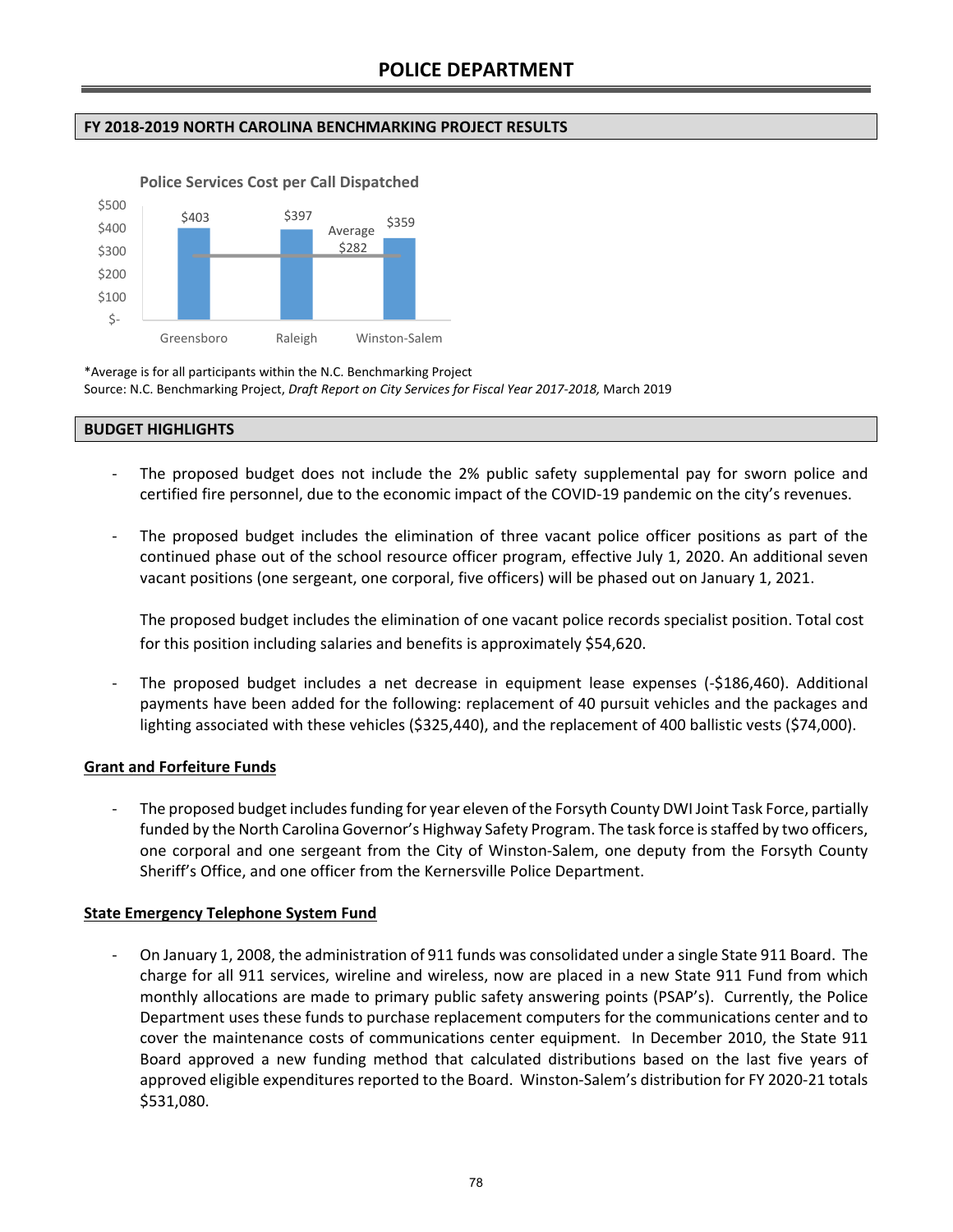## **BUDGET HIGHLIGHTS ‐ continued**

The proposed budget for the State Emergency Telephone System Fund totals \$534,350. Based on the Police Department's projected expenditures for the communications center and its FY 2020-21 distribution, the budget includes an appropriation of fund balance totaling \$3,270.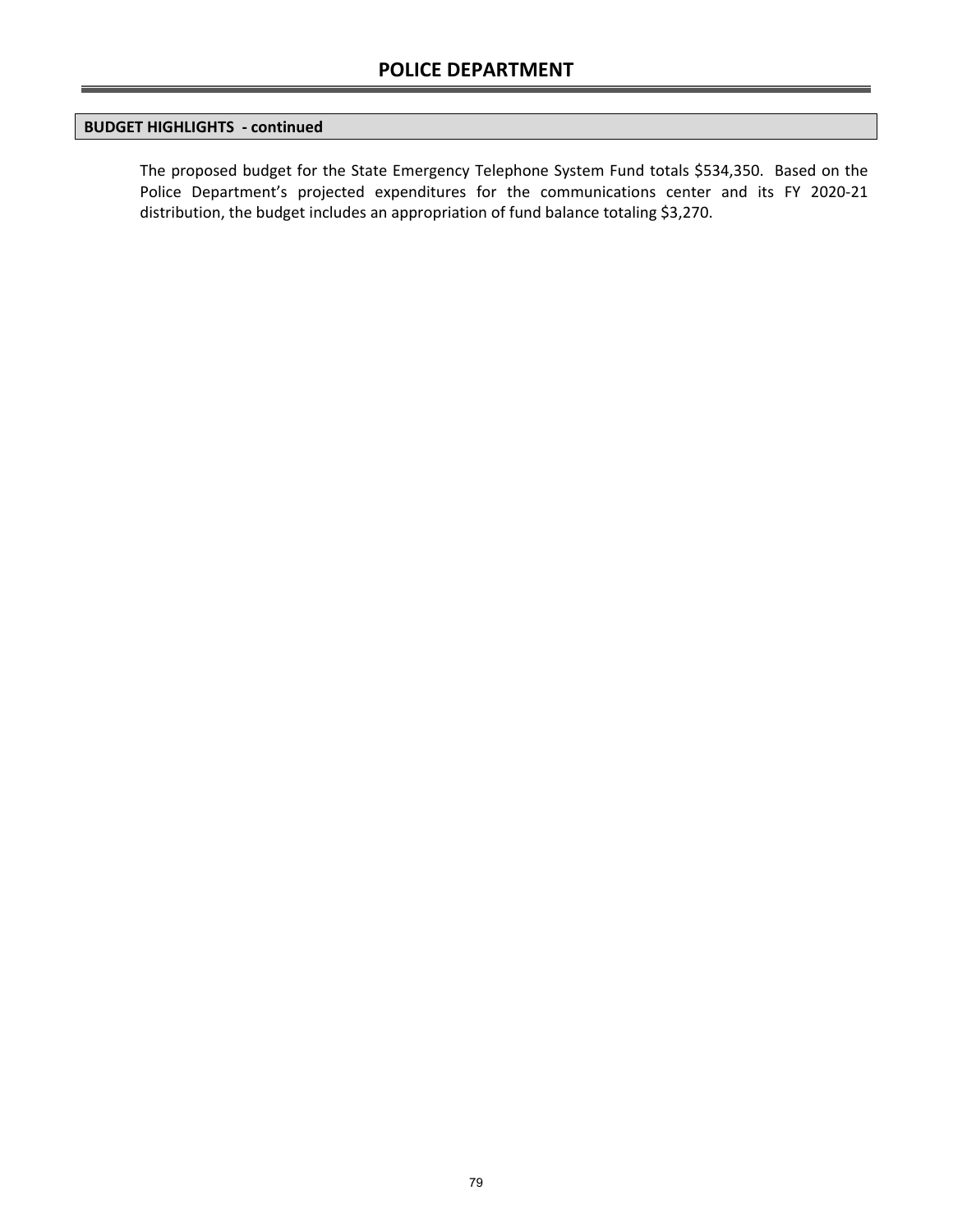#### **MISSION STATEMENT**

The mission of the Fire Department is to provide effective and efficient fire, rescue, and medical response services which ensure the health, safety, and well-being of its citizens with dedication to openness, integrity, equity, and accountability. The Fire Department maintains an open and ethical work environment which is conducive to the development of innovative and creative solutions by employees to meet the ever-changing community needs.

### **PROGRAM DESCRIPTIONS**

**Fire Operations**: Responsible for emergency response, including fire suppression, critical medical incidents, vehicle extrication, and hazardous materials mitigation. Fire personnel are trained and equipped to provide multiple technical rescue services, including confined space, water, structural collapse, high angle, and trench. The Winston‐Salem Fire Department is the sole hazardous materials and structural collapse resource in Forsyth County. The Operations Division conducts daily training evolutions, prepares pre‐incident analyses, enforces the Fire Code, engages the community in risk reduction education, and inspects approximately 11,000 fire hydrants to ensure operational readiness.

**Logistics Division:** Responsible for coordinating fire station repairs, fleet maintenance, small engine repair, facility design, apparatus specification, uniforms, procurement of tools, equipment, and supplies, ensuring standards compliance and currency of personal protective equipment, and inventory control and tracking.

**Fire and Life Safety:** Enforces the NC State Fire Code. This involves plans review of residential developments and commercial building projects, sprinkler and fire alarm testing, and ongoing inspection of all commercial buildings inside the city limits, with the exception of those owned by the State. Also responsible for investigating and determining the cause of all fires and coordinating activities related to the delivery of risk reduction programs, including fire safety education, CPR instruction, Citizen Fire Academy, *Remembering When*, smoke alarm installation, and StoveTop FireStop distribution.

**Safety, Training, and Special Operations Division:** Ensures the department is adhering to best practices related to safety, both in emergency and non‐emergency environments. Oversees facility safety practices and programs, as well as OSHA compliance. Plans and orchestrates the Recruit Training Academy and semi-monthly emergency medical continuing education. Oversight of technical rescue services and the hazardous materials team occurs within this division.

**Fire Administration**: Responsible for general oversight of planning, budgeting, and decision making to support the efforts of each of the department's program areas.

| Actual       | <b>Budget</b> | Proposed     | Percent |
|--------------|---------------|--------------|---------|
| FY 18-19     | FY 19-20      | FY 20-21     | Change  |
| \$29,408,880 | \$29,889,680  | \$29,719,140 | $-0.6%$ |
| 1,417,430    | 1,511,230     | 1,550,390    | 2.6%    |
| 788,808      | 805,790       | 809,360      | 0.4%    |
|              |               |              |         |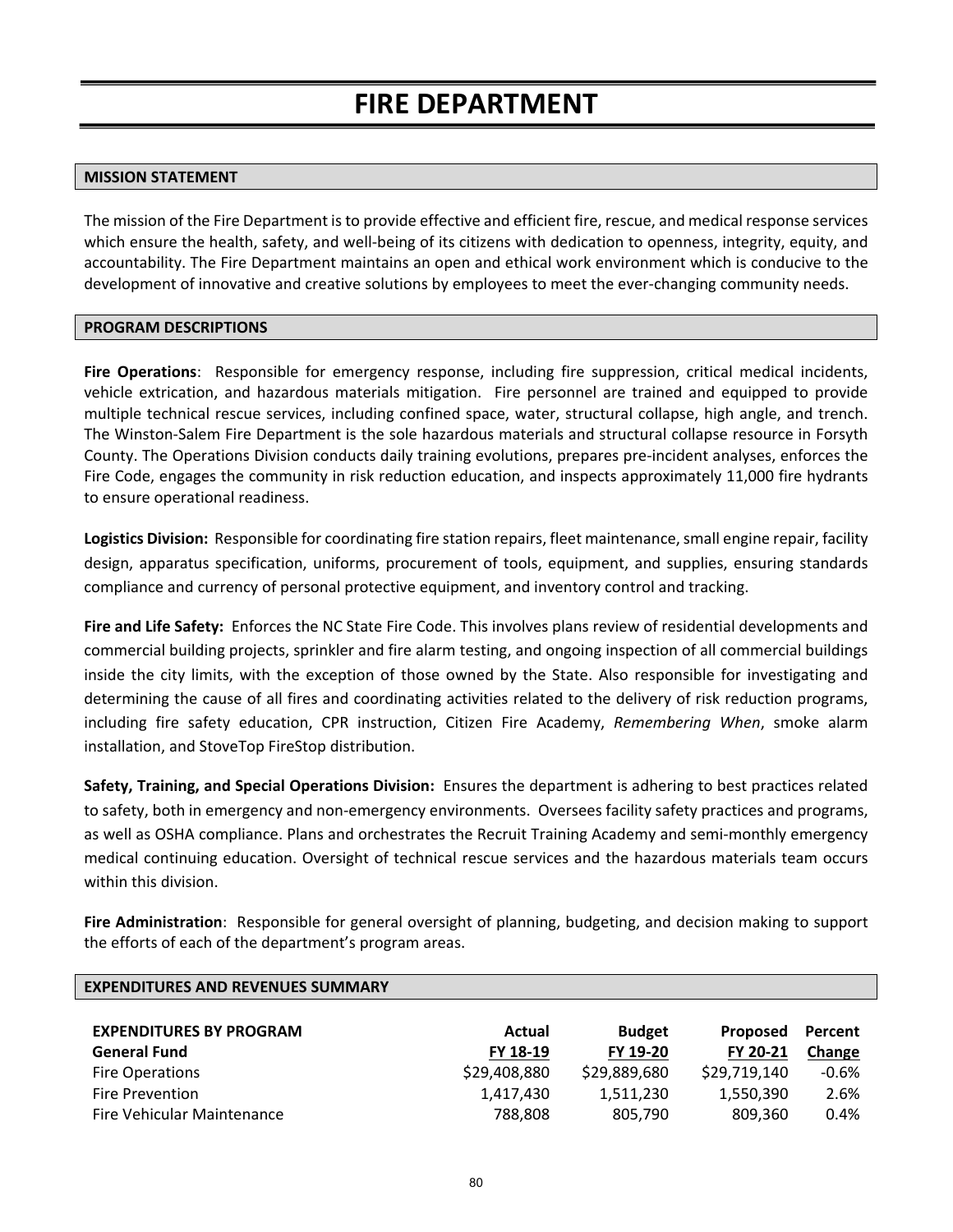**FIRE DEPARTMENT** 

| <b>EXPENDITURES BY PROGRAM - Continued</b><br><b>General Fund</b><br><b>HAZMAT</b><br><b>Fire Administration</b><br><b>Subtotal</b> | <b>Actual</b><br>FY 18-19<br>\$61,987<br>1,522,090<br>\$33,199,195 | <b>Budget</b><br>FY 19-20<br>\$53,620<br>1,886,660<br>\$34,146,980 | Proposed<br>FY 20-21<br>\$56,540<br>1,952,220<br>\$34,087,650 | Percent<br>Change<br>5.4%<br>3.5%<br>$-0.2%$ |
|-------------------------------------------------------------------------------------------------------------------------------------|--------------------------------------------------------------------|--------------------------------------------------------------------|---------------------------------------------------------------|----------------------------------------------|
| <b>Grants Fund</b><br><b>Fire Grants</b><br><b>Subtotal</b>                                                                         | \$747,092<br>\$747,092                                             | \$704,000<br>\$704,000                                             | \$343,130<br>\$343,130                                        | $-51.3%$<br>$-51.3%$                         |
| <b>Total Expenditures by Program</b><br><b>RESOURCES BY TYPE</b>                                                                    | \$33,946,287                                                       | \$34,850,980                                                       | \$34,430,780                                                  | $-1.2%$                                      |
| <b>General Fund</b>                                                                                                                 |                                                                    |                                                                    |                                                               |                                              |
| <b>Licenses and Permits</b>                                                                                                         | \$240,600                                                          | \$212,900                                                          | \$212,900                                                     | 0%                                           |
| <b>Service Charges</b>                                                                                                              | 6,570                                                              | 9,000                                                              | 9,000                                                         | 0%                                           |
| Forsyth County (HAZMAT)                                                                                                             | 140,174                                                            | 132,680                                                            | 134,840                                                       | 1.6%                                         |
| <b>Interfund Charges</b><br><b>Other Revenues</b>                                                                                   | 737,490                                                            | 704,000                                                            | 429,470                                                       | $-39.0%$                                     |
| <b>Other General Fund Revenues</b>                                                                                                  | 3,691                                                              | 8,000                                                              | 8,000                                                         | 0%                                           |
| <b>Subtotal</b>                                                                                                                     | 32,070,670<br>\$33,199,195                                         | 33,080,400<br>\$34,146,980                                         | 33,293,440<br>\$34,087,650                                    | 0.6%<br>$-0.2%$                              |
|                                                                                                                                     |                                                                    |                                                                    |                                                               |                                              |
| <b>Grants Fund</b>                                                                                                                  |                                                                    |                                                                    |                                                               |                                              |
| <b>Federal Grants</b>                                                                                                               | \$553,118                                                          | \$418,000                                                          | \$148,470                                                     | $-64.5%$                                     |
| <b>Transfer from General Fund</b>                                                                                                   | 370,660                                                            | 286,000                                                            | 194,660                                                       | $-31.9%$                                     |
| <b>Subtotal</b>                                                                                                                     | \$923,778                                                          | \$704,000                                                          | \$343,130                                                     | $-51.3%$                                     |
| <b>Total Resources by Type</b>                                                                                                      | \$34,122,972                                                       | \$34,850,980                                                       | \$34,430,780                                                  | $-1.2%$                                      |
| <b>POSITION SUMMARY</b>                                                                                                             |                                                                    |                                                                    |                                                               |                                              |
| <b>POSITIONS</b>                                                                                                                    | <b>Amended</b><br>FY 18-19                                         | Amended<br>FY 19-20                                                | Proposed<br>FY 20-21                                          | Change                                       |
| Full-Time                                                                                                                           | 368                                                                | 368                                                                | 368                                                           | 0                                            |
| Part-Time (FTE's)                                                                                                                   | 0.5                                                                | 0.5                                                                | 0.5                                                           | 0                                            |

## **PERFORMANCE MEASURES AND SERVICE TRENDS**

|                                                                                                    | Actual<br>FY 18-19 | <b>Estimated</b><br>FY 19-20 | Projected<br>FY 20-21 |
|----------------------------------------------------------------------------------------------------|--------------------|------------------------------|-----------------------|
| <b>Effectiveness</b>                                                                               |                    |                              |                       |
| Dispatch - % responses within 1 minute (not including EMS calls)                                   | 87%                | 87%                          | 88%                   |
| Turnout - % responses within 90 seconds                                                            | 82%                | 82%                          | 85%                   |
| Travel - % responses within 4 minutes                                                              | 48%                | 48%                          | 48%                   |
| Total % incidents 15 personnel on scene within 8 minutes travel<br>(NFPA 1710 - NFIRS 111 and 121) | 57%                | 65%                          | 44%                   |
| Contained to Room of Origin as a percentage                                                        | 70%                | 70%                          | 70%                   |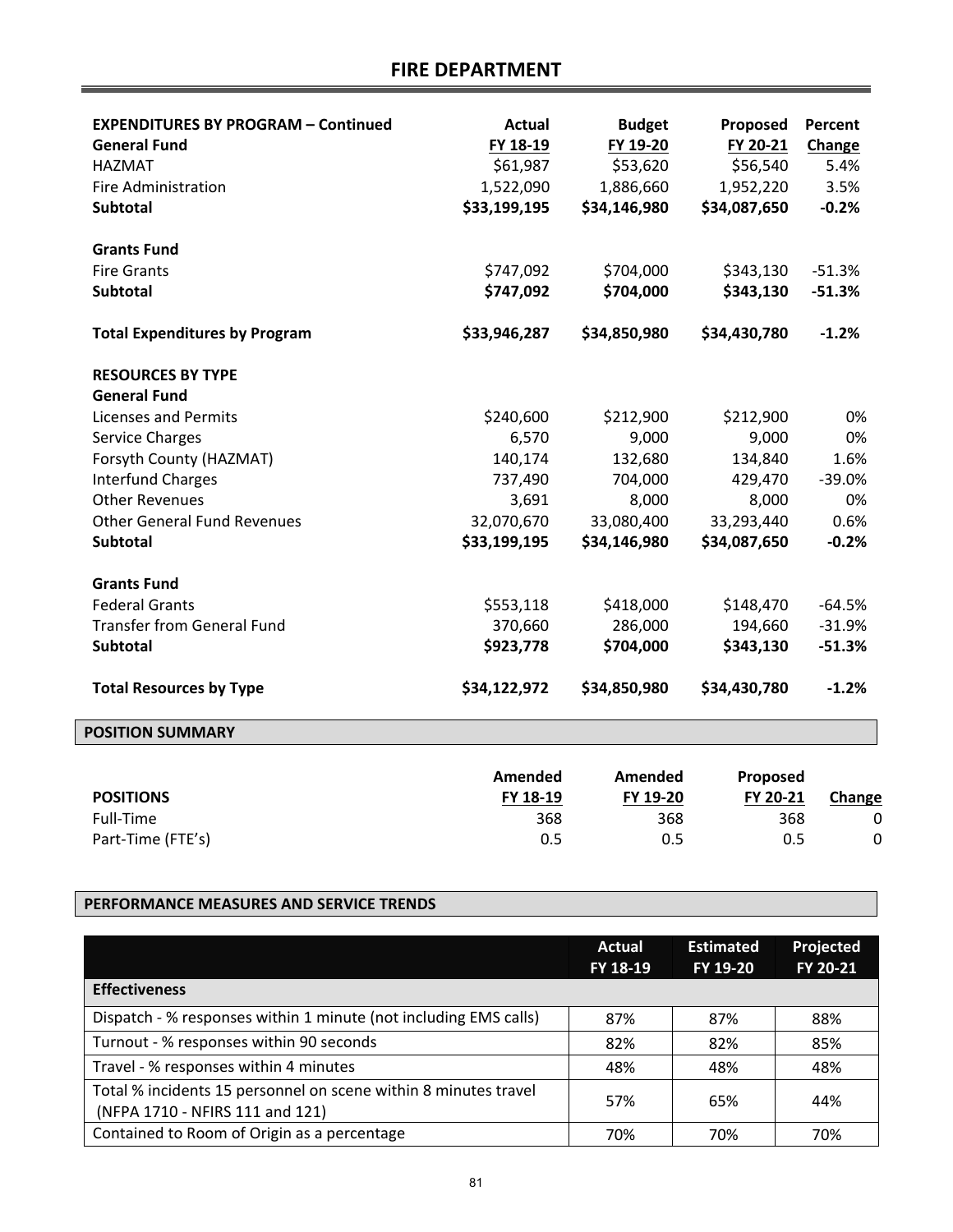## **FIRE DEPARTMENT**

## **PERFORMANCE MEASURES AND SERVICE TRENDS ‐ Continued**

|                                                              | Actual<br>FY 18-19 | <b>Estimated</b><br>FY 19-20 | Projected<br>FY 20-21 |
|--------------------------------------------------------------|--------------------|------------------------------|-----------------------|
| Workload                                                     |                    |                              |                       |
| Building fires (NFIRS 111, 112, 114, 120, 122, 121, and 123) | 240                | 235                          | 240                   |
| Rescue and Emergency Medical Services (NFIRS 300s)           | 17,519             | 14,540                       | 15,025                |
| Hazardous Condition (NFIRS 400s)                             | 1,299              | 1,064                        | 1,210                 |
| Cooking Fires (NFIRS 113)                                    | 81                 | 64                           | 70                    |
| Annual inspections performed*                                | 3,808              | 5,561                        | 4,174                 |
| Violations Identified                                        | 5,772              | 6,631                        | 6,201                 |
| Total risk reduction contacts                                | 40,090             | 36,370                       | 38,230                |

**\***Several years ago, WSFD switched to the state‐mandated schedule for Fire Prevention Code Inspections. The Life Safety Branch and Operations Branch conduct periodic inspections for the purpose of identifying activities and conditions in buildings, structures, and premises that pose dangers of fire, explosion, or related hazards to the citizens of Winston‐Salem. Because of the state-mandated inspection schedule, inspections occur every two or three years as well as annually. However, prior to the state-mandated inspection schedule, per local ordinance, all inspections occurred annually.

## **FY 2018‐2019 NORTH CAROLINA BENCHMARKING PROJECT RESULTS**



\*Average is for all participants within the N.C. Benchmarking Project Source: NC Local Government Performance Measurement Project, *Draft Report on City Services for Fiscal Year 2018‐19, March* 2020

## **BUDGET HIGHLIGHTS**

- ‐ The proposed budget does not include the 2% public safety supplemental pay for sworn police and certified fire personnel, due to the economic impact of the COVID‐19 pandemic on the city's revenues.
- The proposed budget includes a net increase in equipment lease expenses (+\$75,510) for Fire Services. Additional payments have been added for one ladder truck (\$219,890). The chassis of the ladder truck will be financed over ten years, while equipment (radios, computers, medical equipment, etc.) for the apparatus will be financed over five years. Lease payments are also included for the replacement of 85 sets of turnout gear (\$50,320).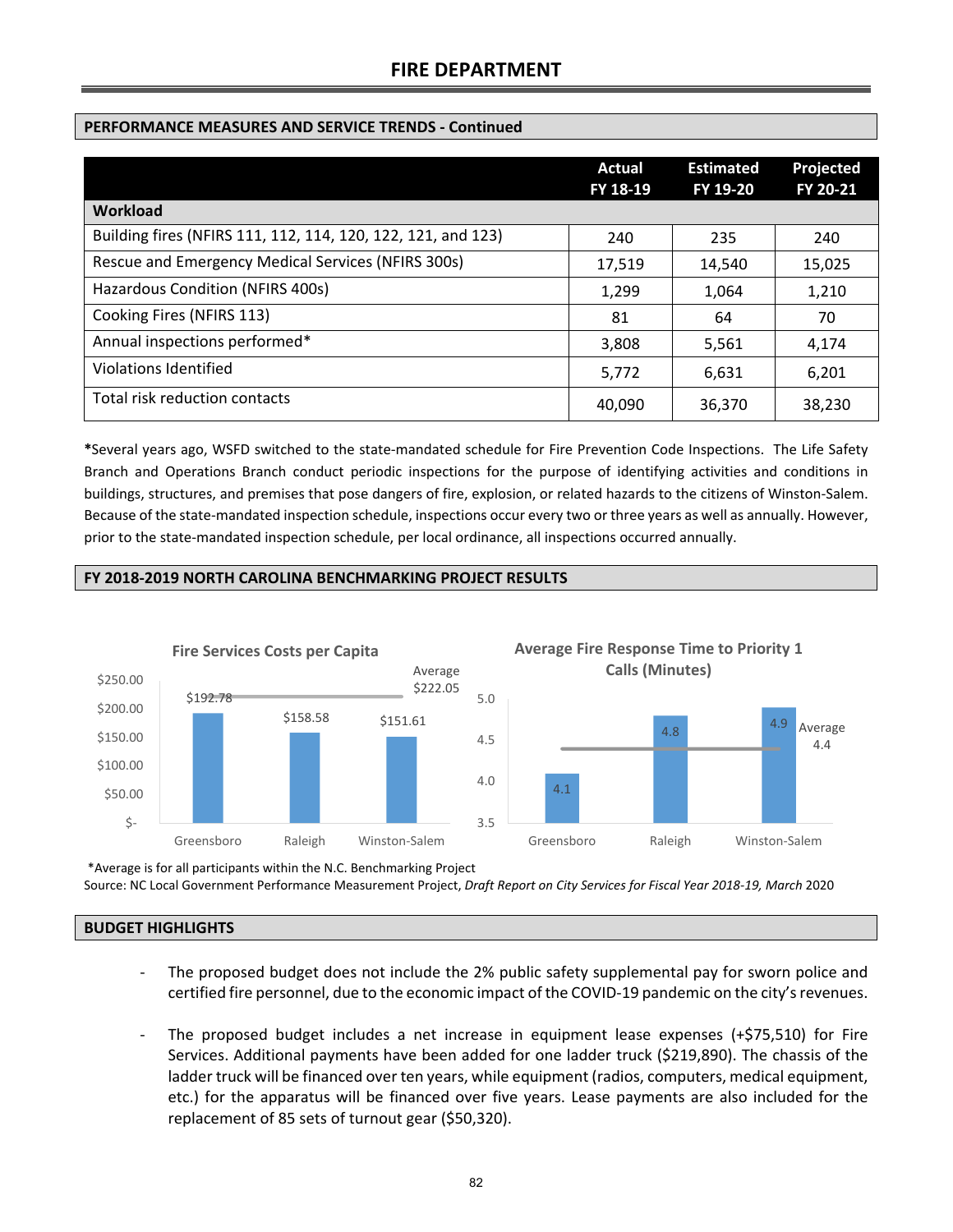## **BUDGET HIGHLIGHTS ‐ Continued**

- Several years ago, the Fire Department created a three-year plan, in which one inspector position would be added each year for three years. After three years, all fire inspections would be handled by the Fire Prevention Bureau. This change would reduce the non-emergency workload for the Operations Division thus improving incident response coverage and providing additional time for critical training needs. Transitioning to the new model requires moving to the State mandated inspection schedule. The City currently inspects certain occupancy types more frequently than required by State law. The proposed budget delays the addition of the third fire inspector until FY 2021‐22.
- In October 2017, the Mayor and City Council approved the 2016 Staffing for Adequate Fire and Emergency Response (SAFER) grant. The SAFER Grant provided funding to hire 15 (five per platoon) new firefighters for three years, with local match requirements of 25% for the first year, 25% for the second year, and 65% for the third year. The additional personnel have been placed on Engine 3 (Liberty St.), Engine 4 (MLK, Jr. Blvd.), Engine 11 (Waughtown St.), Truck 18 (Peace Haven Rd.), and Rescue 1 (Arbor Rd.). These five fire companies respond to two-thirds of all building fires.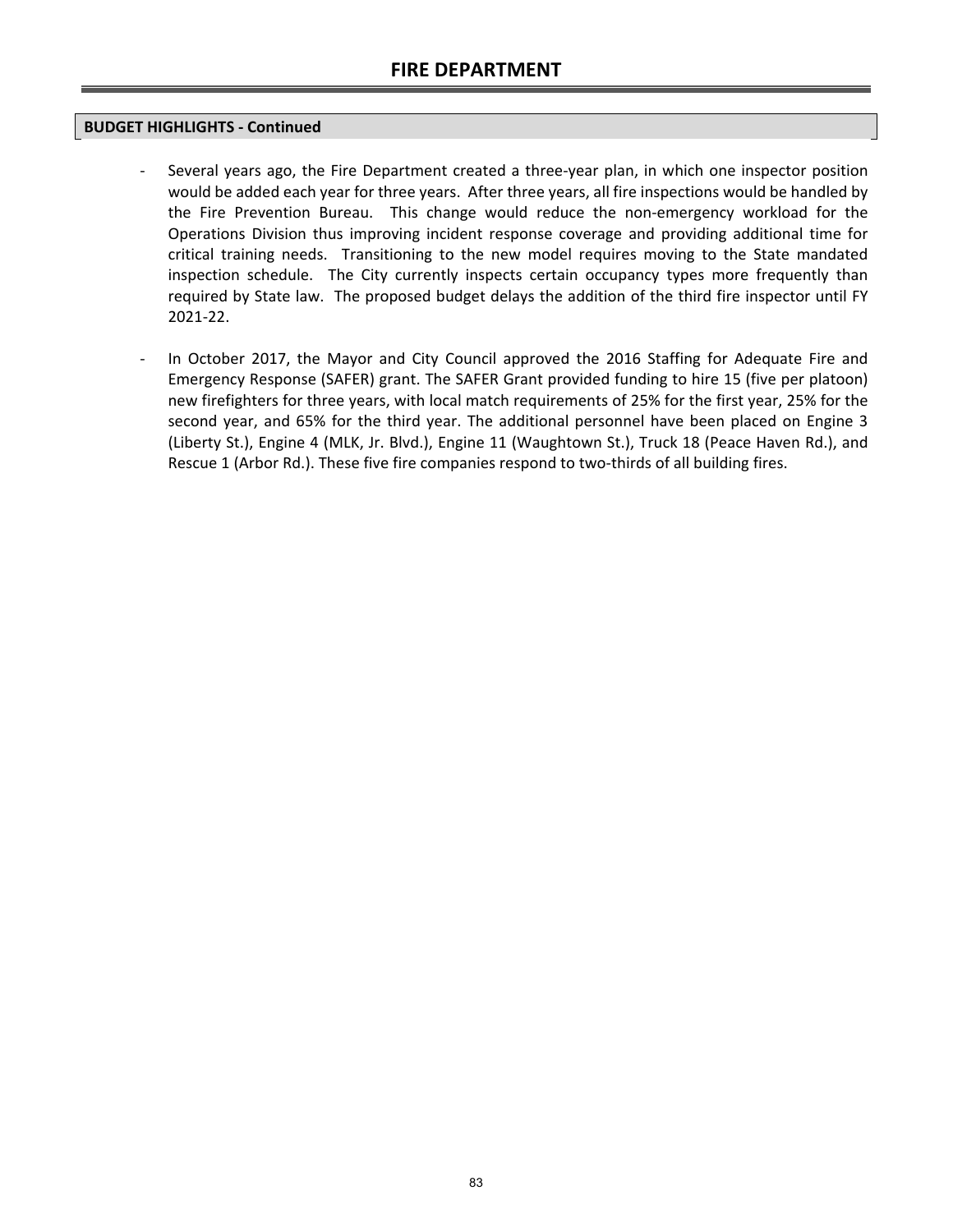# **EMERGENCY MANAGEMENT**

## **MISSION STATEMENT**

The mission of the Winston‐Salem/Forsyth County Office of Emergency Management is to aid the community before, during, and after unusual events and major disasters through educational services, open communications, and cooperative efforts.

#### **PROGRAM DESCRIPTIONS**

**Emergency Response, Recovery, and Disaster Mitigation:** Coordinates the preparation of City/County agencies and other community resources for response to and recovery from disasters and unusual events on a 24‐hour basis. Provides coordination of the Forsyth County Local Emergency Planning Committee and the Forsyth County Homeland Security/Domestic Preparedness Task Force. Provides coordination of the implementation and maintenance of the National Incident Management System (NIMS) in municipal and county emergency response and recovery. Prepares and distributes appropriate information on emergency preparedness to the public. Provides Winston‐Salem and Forsyth County floodplain property owners with public information on flood preparedness and flood damage reductions.

**Public Information/Training:** Prepares and distributes appropriate information on emergency preparedness to the public. Coordinates and delivers preparedness training to various community groups, non-profit agencies, private industries, and City/County emergency response agency personnel. Assists with the preparation of hazardous materials reports by certain manufacturers, users, and suppliers of hazardous chemicals and compiles the information for planning and response use by the City/County emergency agencies.

**Federal Flood Insurance Program Community Rating System Management**: Provides Winston‐Salem and Forsyth County floodplain property owners with public information on flood preparedness and flood damage reductions. Maintains maps and information on flood zone regulations that reduce the National Flood Insurance premiums for City/County property owners and maintains direct contact with those property owners.

| <b>EXPENDITURES AND REVENUES SUMMARY</b>                                             |                                 |                                        |                                   |                           |
|--------------------------------------------------------------------------------------|---------------------------------|----------------------------------------|-----------------------------------|---------------------------|
| <b>EXPENDITURES BY PROGRAM</b><br><b>General Fund</b><br><b>Emergency Management</b> | Actual<br>FY 18-19<br>\$612,105 | <b>Budget</b><br>FY 19-20<br>\$615,440 | Proposed<br>FY 20-21<br>\$654,390 | Percent<br>Change<br>6.3% |
| <b>Grants Fund</b><br><b>Emergency Management Grants</b>                             | \$398,781                       | \$0                                    | \$0                               | N/A                       |
| <b>Total Expenditures by Program</b>                                                 | \$1,010,886                     | \$615,440                              | \$654,390                         | 6.3%                      |
| <b>RESOURCES BY TYPE</b><br><b>General Fund</b><br>NC Department of Public Safety    | \$62,500                        | \$62,500                               | \$62,500                          | 0%                        |
| Forsyth County                                                                       | 274,927                         | 275,670                                | 295,940                           | 7.4%                      |
| <b>Other General Fund Revenues</b><br><b>Subtotal</b>                                | 274,678<br>\$612,105            | 277,270<br>\$615,440                   | 295,950<br>\$654,390              | 6.7%<br>6.3%              |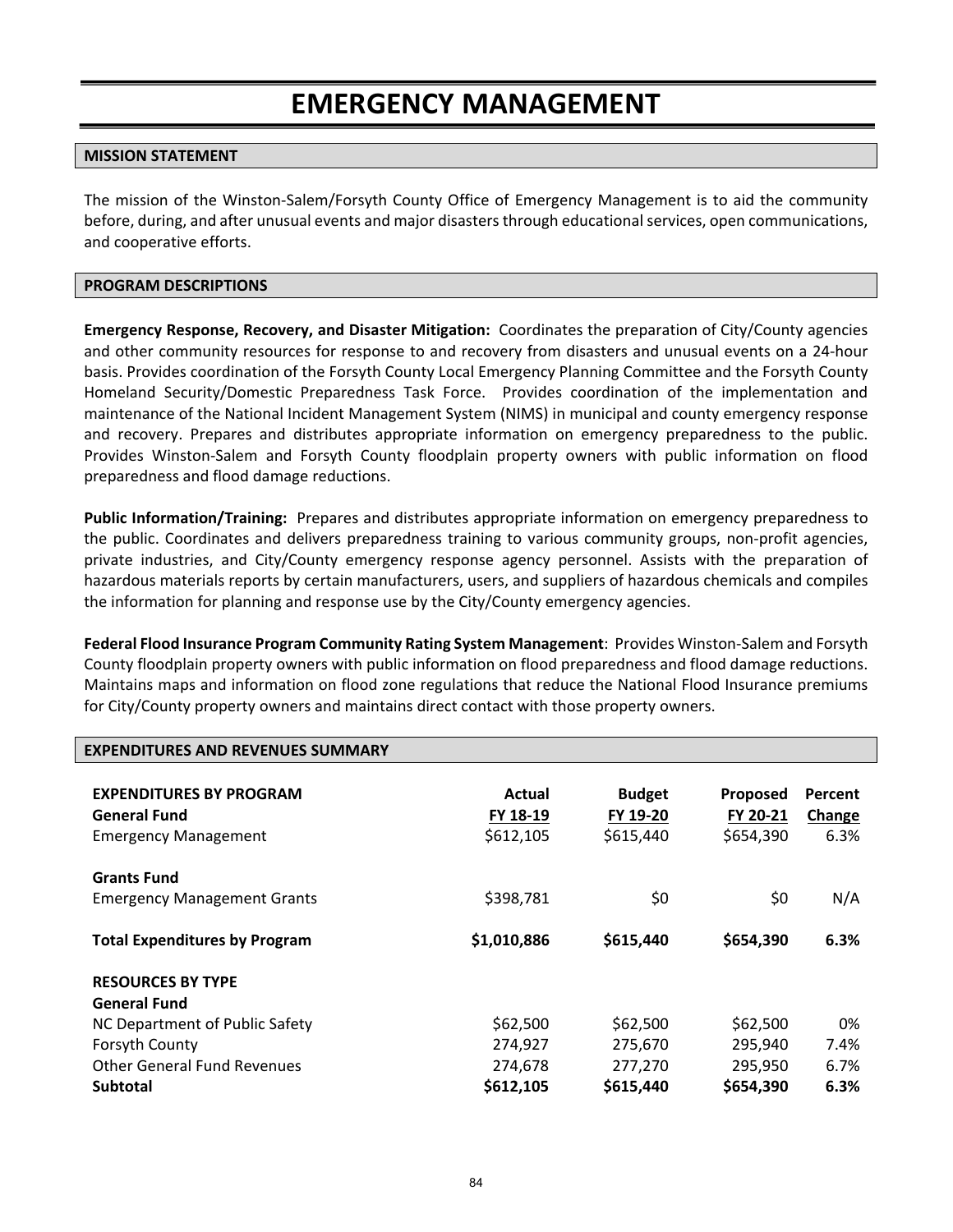## **EMERGENCY MANAGEMENT**

| <b>RESOURCES BY TYPE - continued</b> | Actual      | <b>Budget</b> | Proposed  | Percent |
|--------------------------------------|-------------|---------------|-----------|---------|
| <b>Grants Fund</b>                   | FY 18-19    | FY 19-20      | FY 20-21  | Change  |
| <b>Federal and State Grants</b>      | \$405,133   | \$0           | \$0       | N/A     |
| Subtotal                             | \$405,133   | \$0           | \$0       | N/A     |
| <b>Total Resources by Type</b>       | \$1,017,238 | \$615,440     | \$654,390 | 6.3%    |
| <b>POSITION SUMMARY</b>              |             |               |           |         |
|                                      | Amended     | Amended       | Proposed  |         |
| <b>POSITIONS</b>                     | FY 18-19    | FY 19-20      | FY 20-21  | Change  |
| Full-Time                            | 5           | 5             |           | 0<br>5  |

#### **PERFORMANCE MEASURES AND SERVICE TRENDS**

|                                                                                                                                                              | Actual<br>FY 18-19 | <b>Estimated</b><br>FY 19-20 | Projected<br>FY 20-21 |
|--------------------------------------------------------------------------------------------------------------------------------------------------------------|--------------------|------------------------------|-----------------------|
| <b>Effectiveness</b>                                                                                                                                         |                    |                              |                       |
| Achieve at least 5% flood insurance premium discount for property<br>owners through the National Flood Insurance Program's<br><b>Community Rating System</b> | 10%                | 5%                           | 5%                    |
| <b>Workload</b>                                                                                                                                              |                    |                              |                       |
| Disaster simulations (without people and equipment) with multi-<br>agency response                                                                           | 11                 | 2                            | $\overline{2}$        |
| Disaster simulations (with people and equipment) with multi-<br>agency response                                                                              | 3                  | 5                            | 5                     |
| National Incident Management System responders trained*                                                                                                      | 254                | 381                          | 381                   |
| National Incident Management System training hours provided*                                                                                                 | 3,450              | 8,058                        | 3,450                 |

\*In addition to National Incident Management System (NIMCS) training, during FY 2019‐20, it is estimated that Emergency Management provided training to 891 first responders (and other personnel) and a total of 6,588 hours of training. These trainings include active shooter planning and response, emergency operations center management, and animal rescue planning, etc.